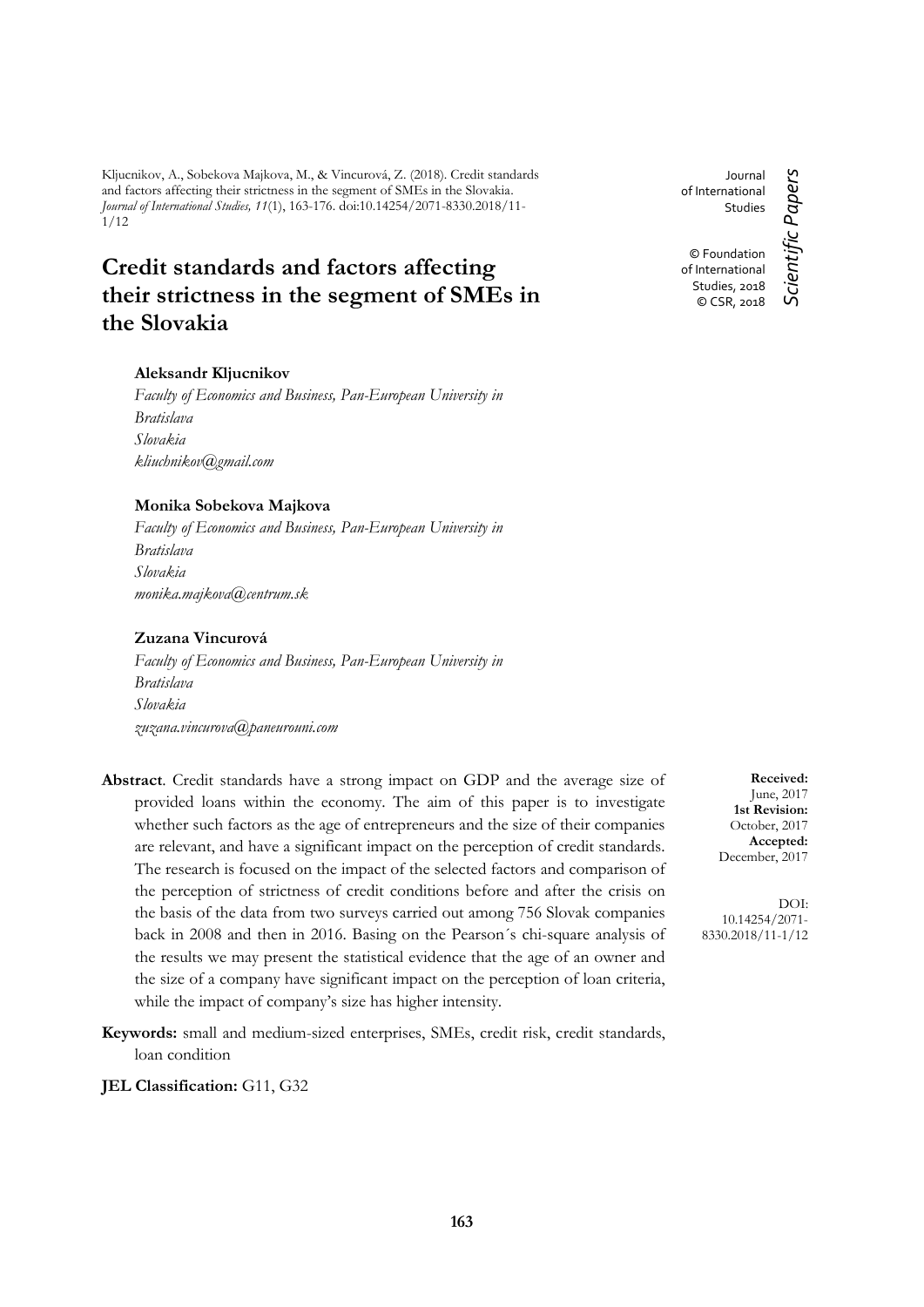# **1. INTRODUCTION**

Occurrence of a financial crisis is always interconnected with changes in banks' behaviour along with the tendency of their credit standards' tightening with the aim to lower their level of credit risk (Nuhiu et al., 2017). Analysis carried out by the National Bank of Slovakia (NBS, 2015) has also confirmed that tightening of credit conditions has its significantly negative impact on GDP, on the extent of bank loans' granting, and, as a follow-up, it worsens SMEs financing possibilities. Bank financing is one of the most usual external source of financing for SMEs and the crucial means of support for their growth (Mercieca et al., 2009; Bena & Ondko, 2012; Gambini & Zazzaro, 2013, etc.). Making credit standards stricter builds the strong barrier for doing business that could have its impact on a number of SMEs and also on the growth of the already existing businesses (Majkova, 2008; Korcsmáros et al., 2016; Koisova, Habanik, Virglerova & Rozsa, 2017). SMEs are the backbone of each market economy and economists consider them to be the most important components of every market economy in the world (Ivanová, 2017; Rahman et al., 2016; Adamowicz & Machla, 2016; Badulescu, 2012; Belás & Sopková, 2016; Dubravska et al., 2015; Henderson & Weiler, 2010; Karpak & Topcu, 2010; Spoz, 2014; Delibasic, 2016; Draskovic, Popov & Peleckis, 2017 etc.). It is obvious, that analysis of credit risk and of the factors determining it would be important for a wide number of professional readers.

The aim of this paper is to investigate whether such factors as the age of entrepreneurs and the size of their companies are relevant, and are having a significant impact on the perception of credit standards. The research is focused on the level of impact from the selected factors and the comparison of the perception of strictness of credit conditions before and after the crises using the data of two surveys carried out among Slovak companies back in 2008 and then in 2016.

## **2. LITERATURE REVIEW**

As it was presented in the introduction of this paper, the importance of SMEs for every market economy (Virglerova et al., 2016; Kot, 2017) can hardly be underestimated, while an external bank financing is necessary for their sustainable growth. SMEs have special characteristics that predetermine their problems with an access to finance, and the size of a company could be considered for one of the main factors that determine their financial and credit risks. External financing is a current issue especially in case of the companies, operating on the emerging and developing markets. Although SMEs ensure a significant part of employment in most of the countries with market economies (Simo et al., 2016), a various number of existing obstacles slow down or even, in some cases, prevent their economic growth (Beck & Demigruc-Kunt, 2006; Dobes et al., 2017, Ključnikov & Belás, 2016). Limited access to external financing and bank loans is one of these obstacles (Abor et al., 2014; Dong and Men, 2014). Lack of finance is considered to be the main problem for the growth of SMEs (Steinerowska-Streb & Steiner, 2014; Kozubíkova et al., 2015, 2017; Meyer & Meyer, 2017).

A possibility of potential tightening of the credit standards of bank loans is a part of a credit risk. The stricter the loan criteria are, the more difficult it is for SMEs to get an access to external finance. We consider a loan maturity, loan conditions (history, financial indicators, etc.), collaterals, a size of a loan, a margin on risk loans, etc. for the credit standards or loan criteria. The paper is focused on the impact of two factors, interconnected with obtaining of bank loans – firm's size and the age of an owner.

### *The impact of firm's size on SMEs crediting in Europe*

Many studies from around the world present the evidence that the size of a company has a significant impact on company's finance in general, and on credit financing in particular. The studies usually confirm that smaller firms use external bank financing to a lesser extent than larger companies, but external finance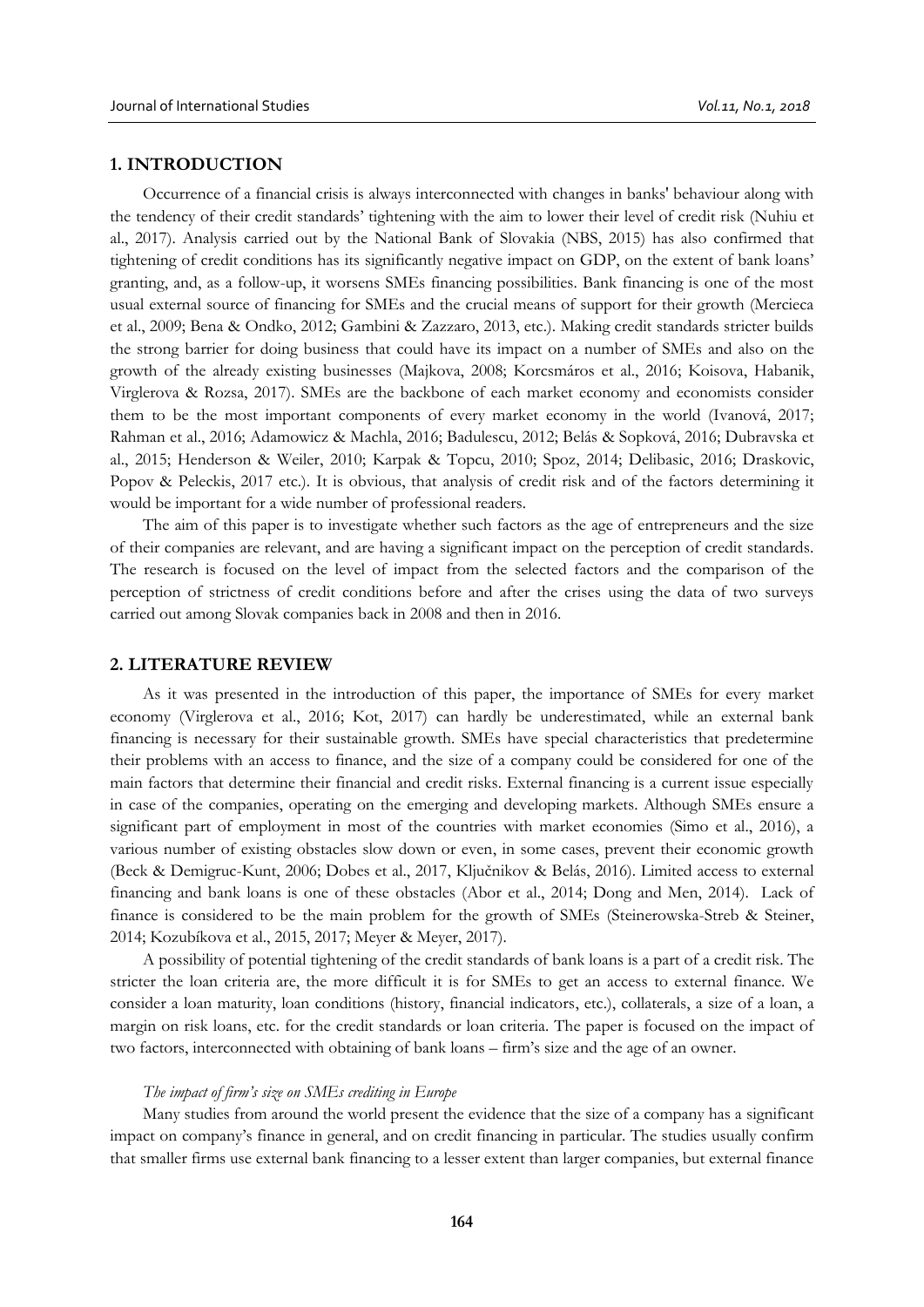is still an important financial source for them due to its impact on their growth (Beck et al., 2008; Mercieca et al., 2009; Bena & Ondko, 2012; Beck & Demigruc-Kunt, 2006; Klierova & Kutik, 2017, etc.). Gambini and Zazzaro (2013) declare that bank lending has a positive effect on the growth of the companies. According to Behr and Guttler (2007) bank financing is the dominant source of external finance used by the SMEs in Germany. Smaller and younger companies are facing more severe financing constraints in comparison to older and larger companies. The availability of credit information and the bank concentration ratio have a significant impact on the financing of SMEs (Dong and Men, 2014).

During the crisis when the banks tightened their credit standards (Sobekova Majkova, 2011, 2016) the problems of SMEs with the bank financing emphasised. Overdraft facilities, that are a significant supportive option for SMEs export activities financing, especially on the developing and emerging markets, had also changed policies of providing loans during the financial crisis (Jinjarak and Wignaraja, 2016). Unlike large companies, SMEs do not usually have the sufficient collateral for getting bank loans, and this fact indicates that the size of a company may be an important factor in an assessment of the credit risk (Irwin and Scott, 2010). 3/4 of the entrepreneurs in the segment of SMEs in the Czech Republic perceive the intense action of the financial risk (Belás et al., 2015b.).

Weak capital power and the degree of credit worthiness belong to the most significant problems in SME financing (Cheng and Tang, 2012; Shi, 2012; Sobekova Majkova, 2016). It was proved that small and growing firms in the UK are likely to have higher credit interest rates than large firms. Firm's size has also an impact on the bank financing in the Great Britain (Rostamkalaei & Freel, 2015), where it affects the values of interest rates on provided loans. The smaller the firm is, the higher the interest rates are. The study by Oliveira and Fortunato (2006) also confirms that the size of a company is a relevant factor affecting credit finance. According to their study the problems with the credit rejection or high interest rates are the most common for small firms. Firm's size and age, as well as the age of the entrepreneur, influences potential financing options of the company. Researches declare that smaller and younger firms have more limited possibilities of an external financing than larger and older firms (Bottazzi, et. al., 2014) and also that firm's size matters in its relationship with the banks (Bougheras et al., 2006). Firm's size is considered as a relevant factor that has an impact on the access to finance. SMEs with more innovative products are less probable to be successful in credit facilities than their competitors with less innovative or ordinary products (Freel, 2006).

## *The impact of firm's size on SMEs crediting in Slovakia*

Slovak researchers declare the problem with an insufficient financing to be one of the barriers for young entrepreneurs in Slovakia (Jakubec et al., 2012). In observing of the impact of the firm's size on bank financing they provide the results conformal with the results of the foreign researches. Domestic SMEs mostly use the internal financial sources. The usage of the bank loans is substantially less frequent due to the problem with the collateral (Sobekova Majkova, 2011). The economic crisis has reduced the profitability of SMEs in Slovakia (Belas et al. 2015a) and the Czech Republic. The entrepreneurs in the study by Belas et al. (2014), stated that the financial risk is the most important type of business risks.

### *The impact of age on SMEs crediting*

The impact of owner's age on the credit risk was researched by several authors*.* Younger and less educated entrepreneurs are more likely to use external finance to support the growth of their businesses, while older and more educated entrepreneurs are less likely to use external financing. The options of external financing are more limited for the younger companies in comparison to the older ones.

Young entrepreneurs present a lack of entrepreneurial competencies in comparison with older and more mature businessmen, while the age is one of the factors directly related the growth of their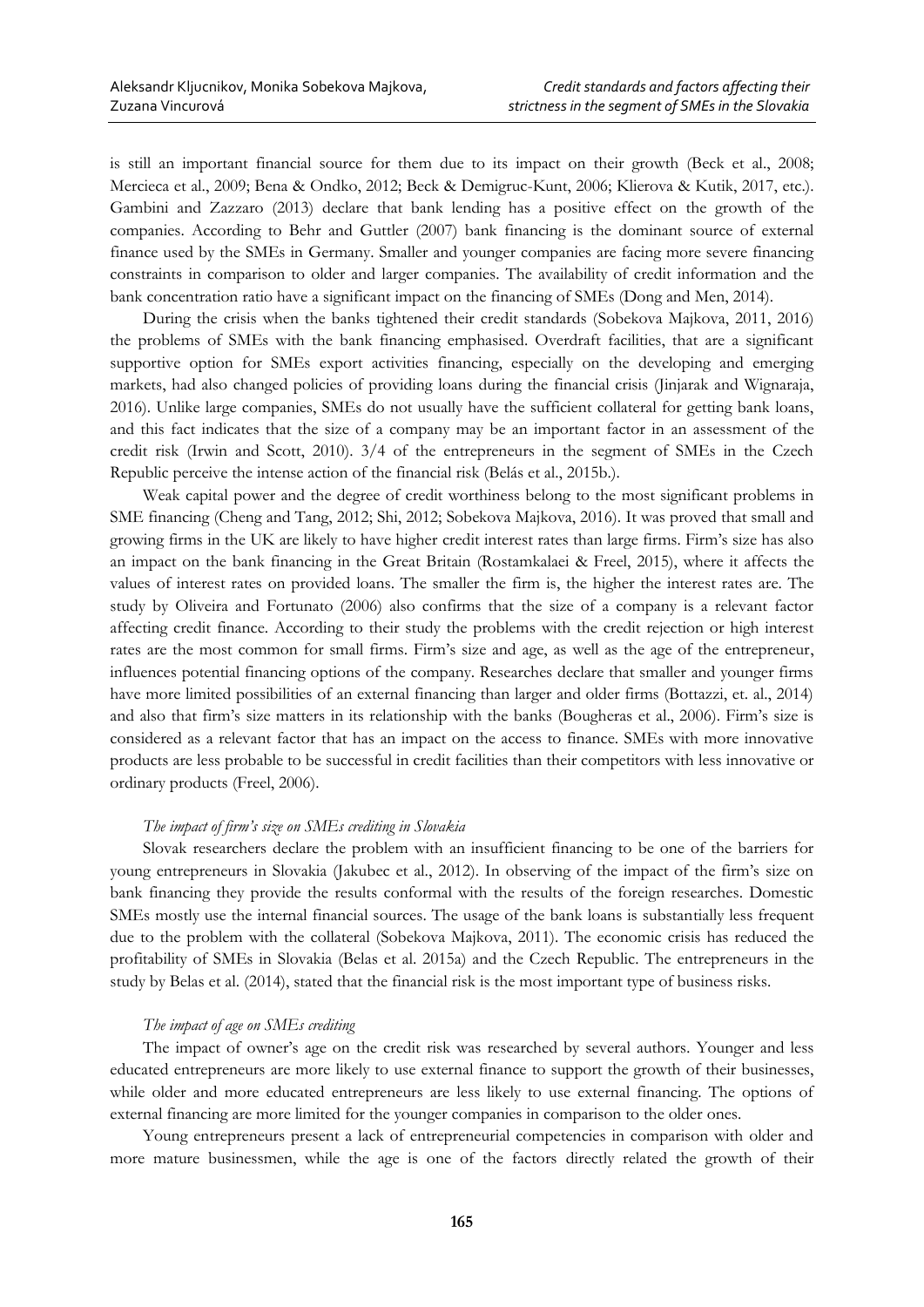competencies (Vos et al., 2007; Bottazzi et al., 2014). Younger entrepreneurs are more likely to pay higher interest rates due to the smaller size of their businesses, and their ability to pay on time is lower than of the older entrepreneurs (Lazányi, 2014). Younger entrepreneurs are more sensible to the financial restraints than larger and older firms. They face more severe constraints in a process of an approval of bank loans and in an overall access to finance, what can lead to the deceleration of their growth (Oliveira and Fortunato, 2006; Dong and Men, 2014). The impact of age on the level of company's credit risk was also confirmed by several scientific studies, that proved the fact that younger entrepreneurs are facing the credit risk more intensively (Hernández-Cánovas & Martínez-Solano, 2010; Bougheas et al., 2006; Pickernell et al., 2011; Riding et al., 2012). The age of the company has an impact on the perception of credit risk's importance (Belas et al., 2016).

The impact of age of the entrepreneur on the financial risk is not always confirmed. According to Slavec (2014) the age is not negatively related to the access to bank loans or trade credit in Slovenian business environment, while the level of education has a more significant impact on the access to the bank loans than the age of entrepreneurs (Slavec, 2014).

## **3. METHODOLOGY**

#### *The selected sample and data collection process*

According to the newest official Slovak statistical data, the total number of business units in Slovakia is 555 314. 99.8 % of them (554 743) belong to the category of SMEs. The most dominant group of business units belong to the category of micro enterprises with  $0 - 9$  employees (96.9 % on the total number of legal entities), followed by the small  $(2.5\%)$ , medium  $(0.50\%)$  and large  $(0,1)$  enterprises.

Our research focused on the actual situation in the Slovak business environment was carried out in 2016 through the quantitative scientific method of the questionnaire survey. The research data were collected by three specific ways. Selected companies were contacted by our research team by email. In case that the selected company had not replied on the email, the company was contacted by phone. The questionnaire was also placed on the specialized economic web-portals, focused on SMEs. The total number of 438 questionnaires was collected during the research. 93.8 % of the respondents represented the companies from SME segment.

The data from the research carried out in 2008 among the Slovak companies were used to compare the achieved results in the selected fields of the research. The data sample in the second research included 308 companies (Sobekova Majkova, 2011).

The shares of the other types of the companies in the basic data set, and the structure of representatives of the specified categories of enterprises among the respondents of our survey carried out in 2016 are presented in Table 1.

Table 2 shows the comparison of the regional structure between the basic file and the selected sample (the differences are specified in %). The values of the differences in all the categories reach the values in an approximate range of  $2 - 4\%$ , with the exception of Bratislava and Košice region.

According to the comparison of the data from the basic data set and the selected sample in relation to the area of economic activity we can state that the differences between the basic data set and the selected sample are negligible (up to 5 %). The comparison is presented in Table 3.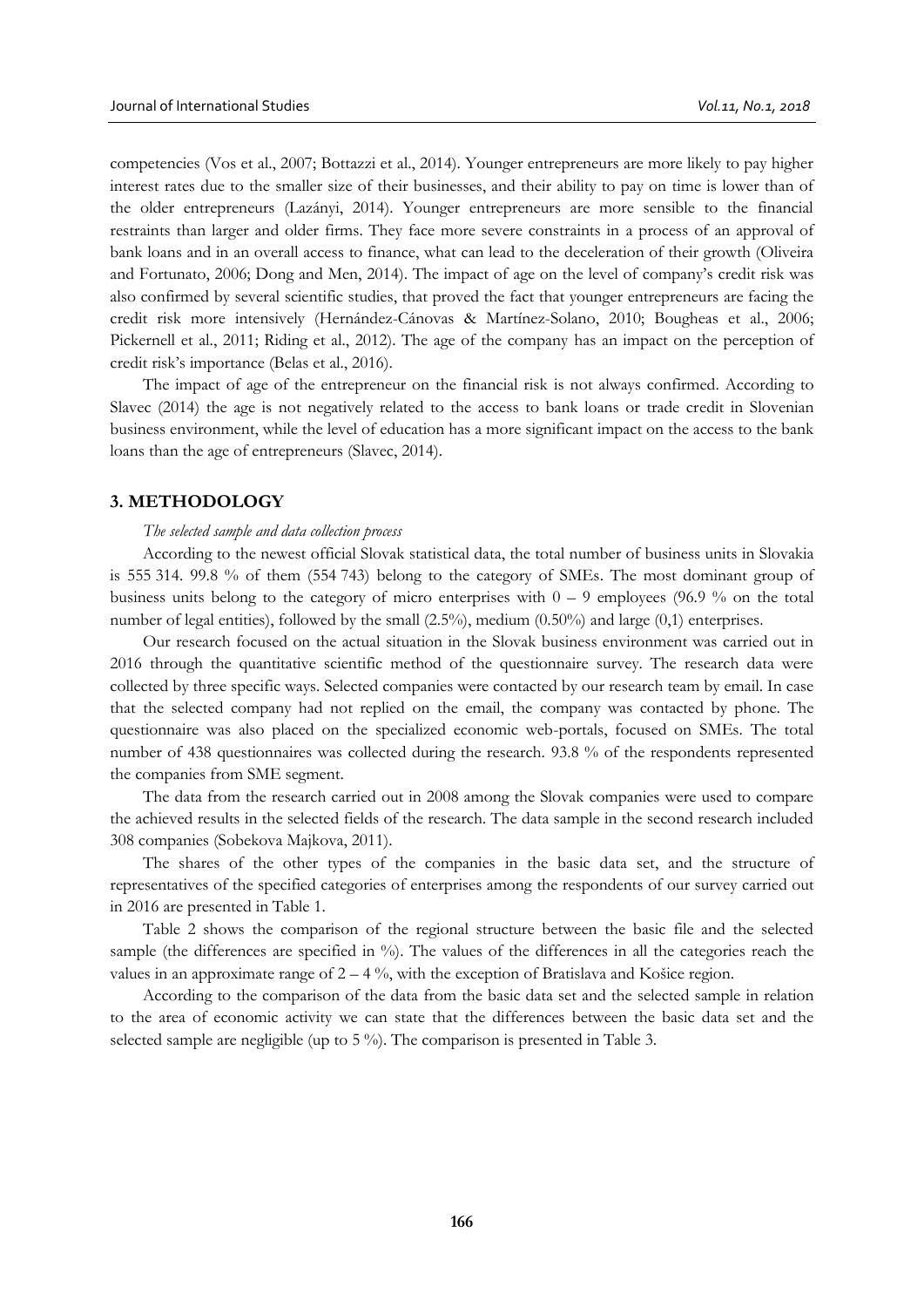Table 1

| Legal Form (2014)                       | Basic data set |              | Selected sample |          |  |
|-----------------------------------------|----------------|--------------|-----------------|----------|--|
|                                         | Total values   | Share $(\%)$ | Absolute values | in $\%$  |  |
| Micro enterprises (0-9 emp.)            | 538 330        | $96.9\%$     | 287             | $65.6\%$ |  |
| and individual entrepreneurs            |                |              |                 |          |  |
| Small enterprises (10-49 emp.)          | 13 743         | $2.5\%$      | 95              | $21.7\%$ |  |
| Medium enterprises (50-249 emp.)        | 2 6 6 1        | 0,50%        | 29              | 6.6 $\%$ |  |
| Large enterprises $(250 + \text{emp.})$ | 580            | $0.1\%$      | 27              | $6.2\%$  |  |
| Total number of business units          | 555 314        | $100\%$      | 438             | $100\%$  |  |
| SME <sub>s</sub> from total             | 554 743        |              | 411             |          |  |
| Share of SMEs in %                      | $99.8\%$       |              | $93.8\%$        |          |  |
| Young entrepreneurs up to 35 year old*  | $28.1\%$       |              | $37.2\%$        |          |  |

The number of the entrepreneurs in Slovakia in 2014 (the basic data set and the selected sample)

*Source*: Company register of the Statistical office of Slovakia, own processing \*Young entrepreneur data 2012

Table 2

Comparison of the regional structure (the basic data set and the selected sample)

| Region            | Selected sample       |                  | Basic data set*          | Difference            |
|-------------------|-----------------------|------------------|--------------------------|-----------------------|
|                   | Number of respondents | % of respondents | Number of<br>respondents | $%$ of<br>respondents |
| <b>Bratislava</b> | 199                   | $45.4\%$         | 34,70%                   | $10.7\%$              |
| Trnava            | 28                    | $6.4\%$          | $9.2\%$                  | $-2.8\%$              |
| Nitra             | 34                    | $12.3\%$         | 10%                      | $2.3\%$               |
| Trenčín           | 44                    | 10%              | $8.3\%$                  | $1.7\%$               |
| Żilina            | 56                    | $12.8\%$         | $9.4\%$                  | $3.4\%$               |
| Banská Bystrica   | 20                    | $4.6\%$          | $8.8\%$                  | $-4.2\%$              |
| Prešov            | 21                    | $4.8\%$          | $9.2\%$                  | $-4.4\%$              |
| Košice            | 16                    | $3.7\%$          | $10.3\%$                 | $-6.6\%$              |

*Source*: National Agency for the Development of SMEs, 2012

Table 3

Numbers of companies in Slovakia according the area of economic activity (the basic data set and the selected sample)

| Field of doing business | Selection file       |                  | Basic file* | <b>Difference</b> |
|-------------------------|----------------------|------------------|-------------|-------------------|
|                         | Count of respondents | $\%$ respondents | % companies | % companies       |
| Production              | 43                   | 9.8%             | 12.5%       | $-2.7\%$          |
| Trade                   | 98                   | 22.4%            | 25.2%       | $-2.8%$           |
| Agriculture             | 20                   | 4.6%             | 4.5%        | 0.1%              |
| Construction            | 57                   | 13%              | 16.5%       | $-3.5%$           |
| Services                | 165                  | 37.8%            | 34.5%       | 3.3%              |
| Transport               | 18                   | 4.1%             | 3.2%        | 0.9%              |
| Other                   | 36                   | 8.2%             | 3.6%        | 4.6%              |

*Source*: National Agency for the Development of SMEs, 2012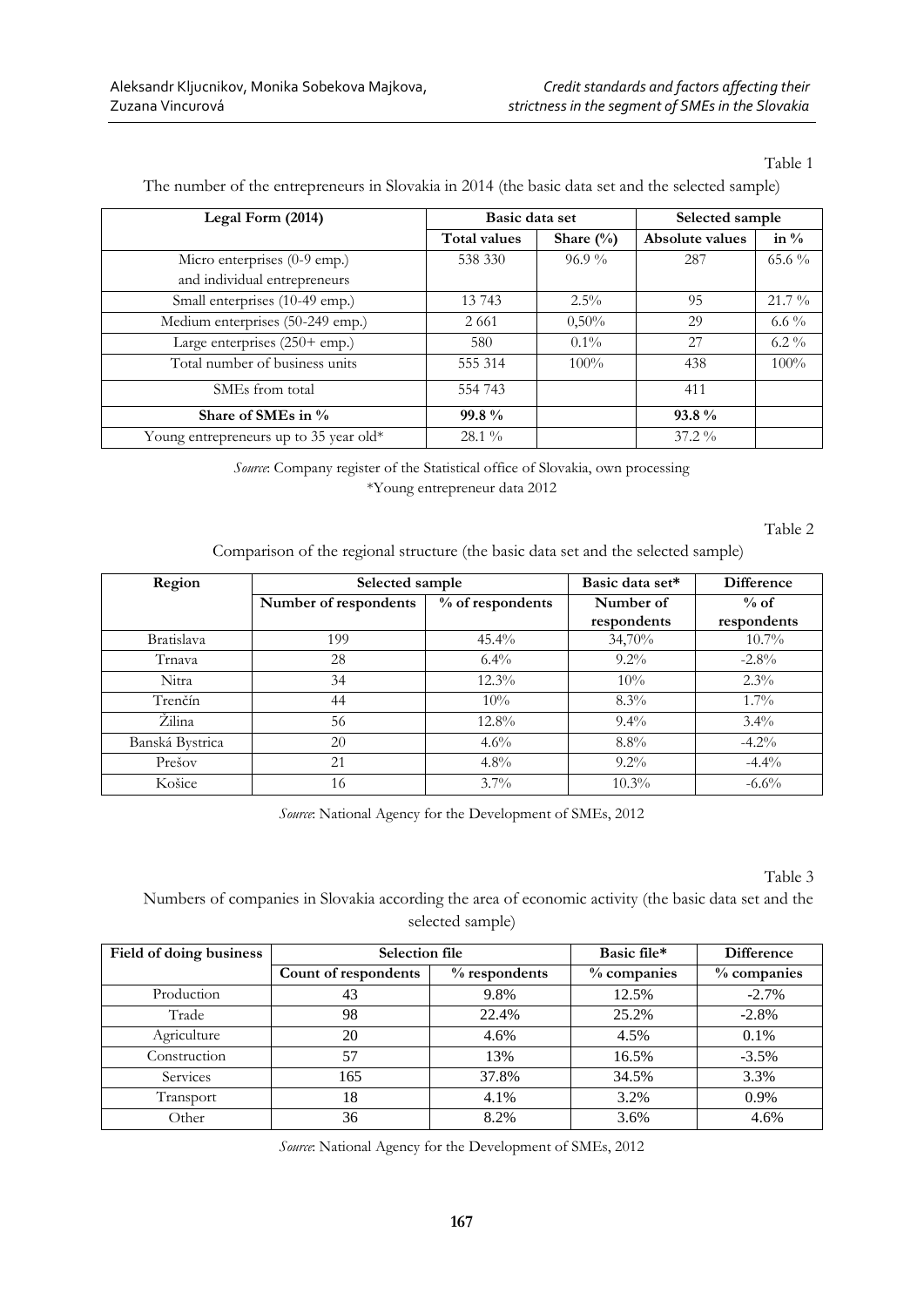The results of verification of the selected sample, presented in Tables 1, 2 and 3, confirm that the structure of the sample is virtually identical with the basic data set.

## *Research methodology and the definition of the alternative hypotheses*

The presented research involved several quantitative scientific methods, including the questionnaire survey, statistical analysis by the tools of descriptive statistics (averages and percentages), application of the methods of comparison and deduction in data analysis. Microsoft Excel (Office 2007) software was used as the important tool for data analysis due to its possibilities in data processing using the pivot tables. The statistical method of Pearson´s chi-square was applied for the verification of an existence of statistically significant dependencies and differences between the selected factors at the significance level of 5 %. The research team has also applied the qualitative method of individual interview with the owners or relevant employees in relation to the needs of the research. The interviews were conducted at the appropriate level of deepness either in person, or in some cases via telephone or email.

Using the method of an expert estimation, the research team defined three alternative working hypotheses (H1 – H3) related to the chosen factors. The hypotheses were set in relation to the age of the owner (a) and the size of the company (b):

*H1: The age of the owner (a)/the size of the company (b) has an impact on the opinion that credit criteria are too difficult to fulfil.*

*H2: The age of the owner (a)/the size of the company (b) has a significant impact on the opinion that better knowledge of loan criteria can ease SMEs access to bank financing.*

*H3: There is a statistically significant dependence between the age of the owner (a)/the size of the company (b) and the selection of the strictest loan criterion.* 

# **4. EMPIRICAL RESULTS AND DISCUSSION**

An opinion that the credit criteria are too difficult for SMEs is quite popular among the experts on this group of enterprises. The banks usually request a provision of a high level of collateral, demonstration of quite a long company's history, a positive performance and sustainable financial indicators from the loan candidates.

Table 4

|           |               |                                 | $\circ$<br>$\leftrightarrow$               |                   |               |                   |               |       |
|-----------|---------------|---------------------------------|--------------------------------------------|-------------------|---------------|-------------------|---------------|-------|
| Credit    |               | Agree                           | <b>Neutral position</b><br><b>Disagree</b> |                   |               | Total             |               |       |
| standard  | $\frac{0}{0}$ | absolute values                 | $\frac{0}{0}$                              | absolute values   | $\frac{0}{0}$ | absolute values   | $\frac{0}{0}$ | AV    |
| s are     |               | (AV) and chi-                   |                                            | and chi-square    |               | and chi-square    |               |       |
| very      |               | square subtotals                |                                            | subtotals         |               | subtotals         |               |       |
| strict    |               |                                 |                                            |                   |               |                   |               |       |
| To<br>35  | 53.37         | 87 (100.48) [1.81]              | 15.95                                      | 26 (27.17) [0.05] | 30.67         | 50 (35.35) [6.07] | 100.00        | 163   |
| vears     |               |                                 |                                            |                   |               |                   |               |       |
| 36<br>45  | 65.79         | 75 (70.27) [0.32]               | 17.54                                      | 20(19.00)[0.05]   | 16.67         | 19 (24.73) [1.33] | 100.00        | 114   |
| vears     |               |                                 |                                            |                   |               |                   |               |       |
| 46<br>and | 67.08         | 108 (99.25) [0.77] <sup>1</sup> | 16.77                                      | 27(26.83)[0.00]   | 16.15         | 26 (34.92)[2.28]  | 100.00        | 161   |
| more      |               |                                 |                                            |                   |               |                   |               |       |
| Total     |               | 270                             |                                            | 73                |               | 95                | 100.00        | 438 2 |

Pearson´s chi-square calculation according to the age of the owner

*Source*: own processing

 $\overline{a}$ 

<sup>1</sup>Subtotals of chi-square calculation from online statistical software

<sup>2</sup> Grand total in chi-square calculation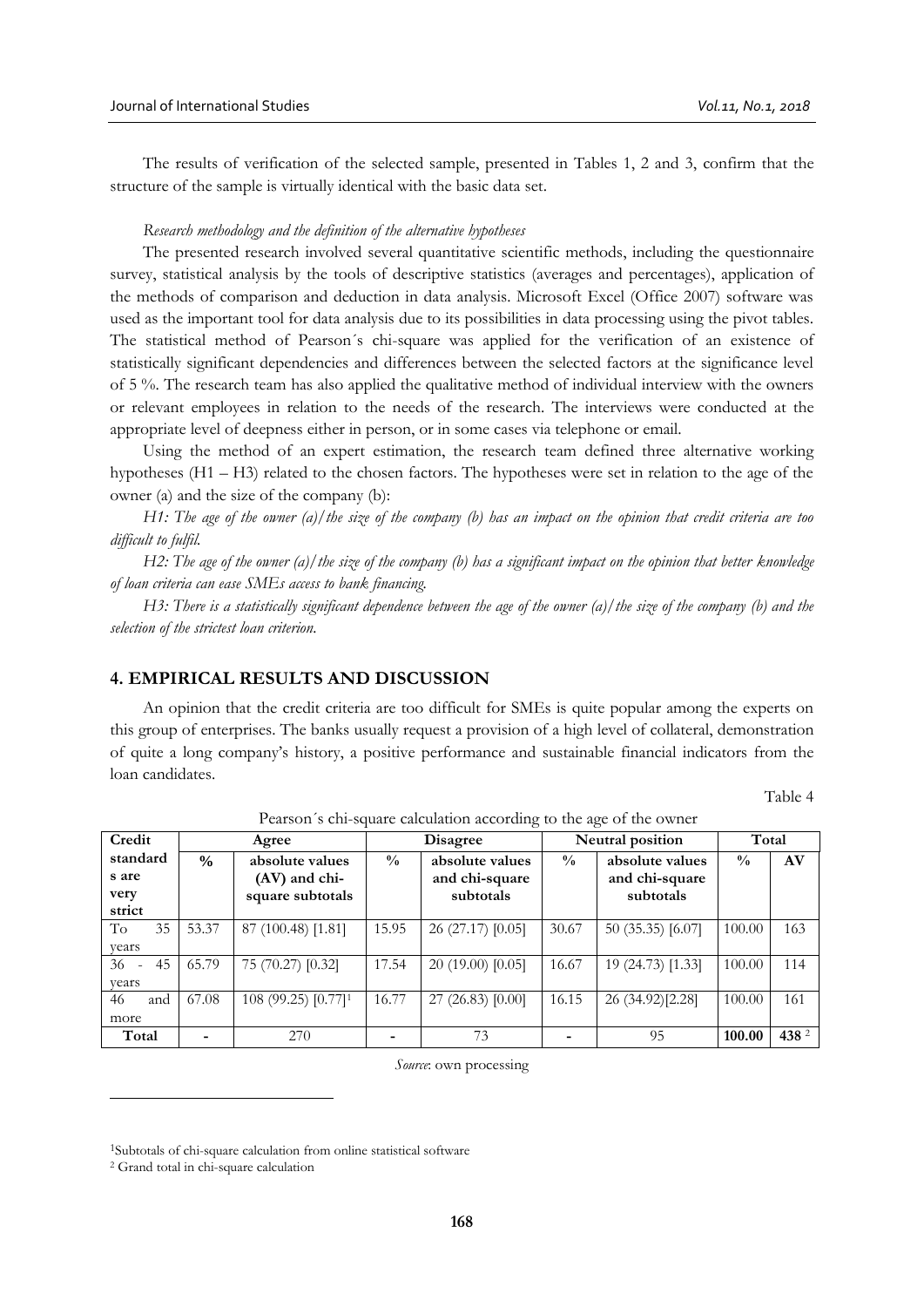The first part of our research was devoted to the investigation whether the age of the owner has a significant impact on the perception of the level of strictness of the credit standards in case of SMEs. In the percentage evaluation of the perception of different groups of respondents (n=438) we observed that *older entrepreneurs agree with this opinion more often in comparison to younger entrepreneurs*. The age groups of young, middle age and old entrepreneurs were formed in order to divide the respondents into groups with the similar characteristics at the base of their age. The first group included the respondents aged up to 34/35 years, because the relevant institutions<sup>3</sup> consider this level of age as the limit for the inclusion to the group of young entrepreneurs. At the base of an expert estimation of the research team members the rest of entrepreneurs were divided into two groups with the age below or above 45/46 years (middle aged and older entrepreneurs). The results of our calculations, presented in Table 4, confirm the validity of a partial hypothesis H1a, stating the existence of the *statistically significant dependence between the age of the owner and the opinion that credit criteria are too difficult to fulfil.* The value of chi-square statistic is  $\chi^2 = 12.674 = \chi^2_{0.05 \text{ with } 4 \text{ dg}}$ . *P*-value of 0.012984 indicates that the result is significant at *p* < 0.05. This fact allows us to *confirm our alternative working hypothesis H1a* at the level of probability of 95 %.

Firm's size was the next researched factor with a potential impact on the perception of credit standards. We assumed that smaller companies more intensively perceive the credit standards as strict in comparison with the larger companies. It might be quite difficult for the smaller companies to fulfil the credit criteria because they do usually have the problems with a weak capital power and a short history of the company. Application of the selected statistical methods on the researched data sample confirmed our partial hypothesis about the existence of a *statistically significant dependence between firm's sized and the opinion that credit criteria are too difficult to fulfil.* The value of chi-square statistic is  $\chi^2 = 16.6106 = \chi^2_{0.05 \text{ with } 6 \text{ det}}$ . *P*-value of 0.010826 indicates that the result is significant at  $p < 0.05$ . This fact allows us to *confirm our working alternative hypothesis H1b* with 95 % level of probability.

In order to trace the perception of the development of credit standards in Slovakia we used the data from the research carried out among Slovak SMEs in 2008 (n=308) in time just before the beginning of the financial crisis. The respondents had a possibility to describe the perception of credit standards on the scale from 1 (not difficult) to 7 (very difficult), when the value of 4 meant the medium strictness of the credit standards. We merged the respondents into two groups, perceiving the credit standards as very difficult  $(5 – 7 points)$  or quite easy  $(1 – 3 points)$ .





 $\overline{a}$ 

<sup>3</sup> Association of Young Entrepreneurs, Slovak Statistic Bureau, etc.

<sup>4</sup> Degrees of freedom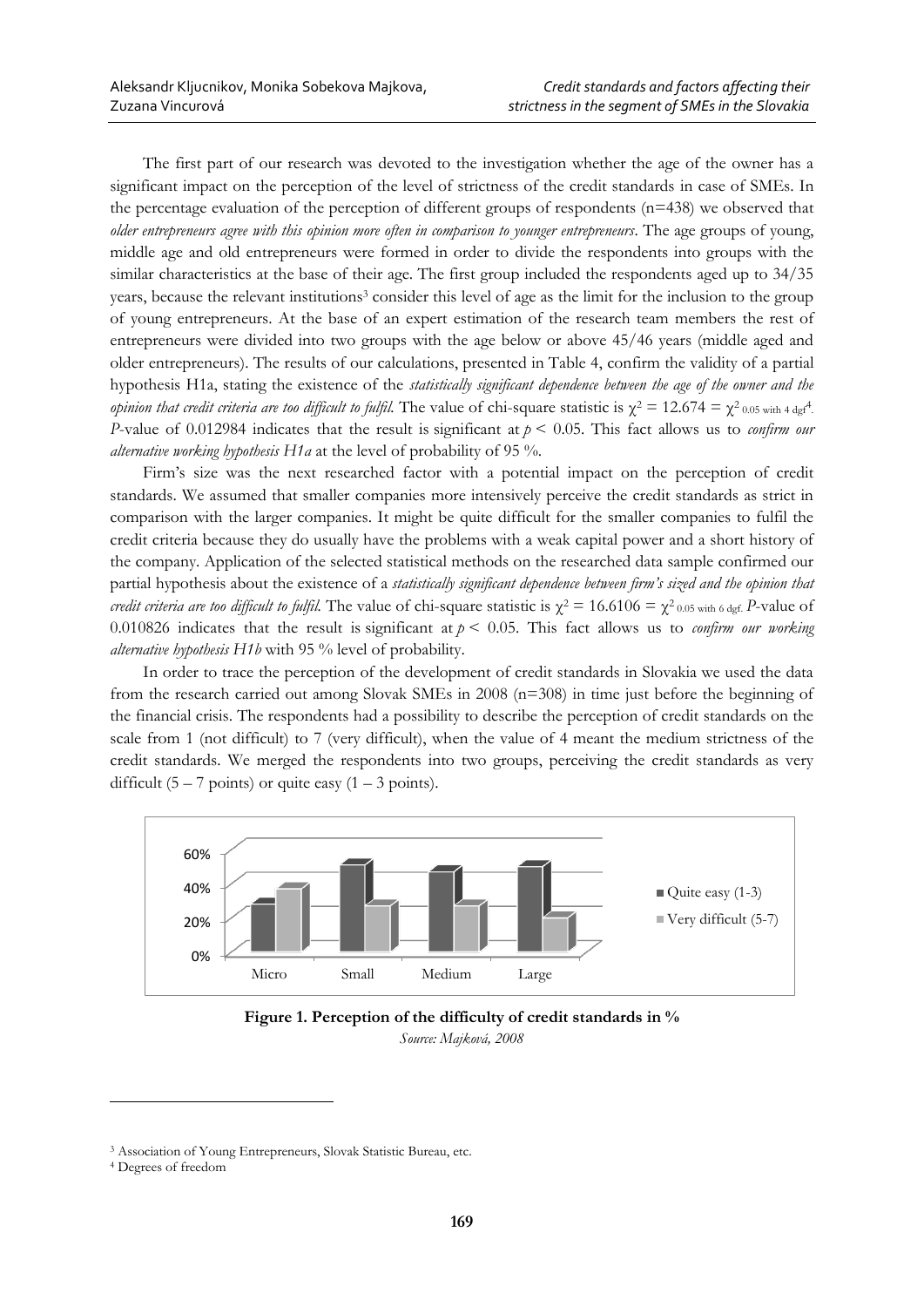The data, presented in Figure 1, confirm our partial hypothesis about the *statistically significant dependence between the size of the company and the perception of the difficulty of the credit standards. Smaller companies present the opinion that credit standards are strict more intensively in comparison with the larger companies.* Value of chisquare statistic is  $\gamma^2 = 11.948 = \gamma^2_{0.0025}$  with 4 def. *P*-value is less than 0.025. This fact allows us to *confirm our working alternative hypothesis H1b* with 97.5 % level of probability.

The second part of the research is focused on the impact of the age of the owner and the size of the company on the opinion that better knowledge of loan criteria can ease SMEs access to bank financing. Our results bring an interesting finding in relation to the age of the owner. The value of chi-square statistic is  $\chi^2 = 8.5786 = \chi^2_{0.05 \text{ with } 4 \text{ def.}}$  The *p*-value of 0.07254 indicates that the result is not significant at *p* < 0.05, and due to this fact our *working alternative hypothesis H2a is rejected*. The age of the owner does not have any significant impact on the opinion that better knowledge of loan criteria can ease SMEs access to bank financing.



**Figure 2. Number of answers on the question which loan criterion is the most difficult one (in %)** *Source*: own processing

The research of the impact of the company's size brought the opposite results. The calculated value of chi-square statistic is  $\chi^2 = 16.0535 = \chi^2$  0.05 with 6 dgf. The *p*-value of 0.001347 indicates that the result is significant at *p* < 0.05. This fact allows us to confirm *working alternative hypothesis H2b* with 99.86 % level of probability.

The last part of the research was focused on the impact of owner's age and company's size on the selection of the strictest loan criterion. We found no statistically significant dependencies between the age of the owner and the selection of the strictest loan criterion. The lack of guarantees was identified as the most difficult problem for all observed age groups (Figure 2). The value of chi-square statistic is  $\chi^2$  = 14.2513 =  $\chi^2$  0.05 with 4 dgf. The *p*-value of 0.075445 indicates that the result is not significant at  $p < 0.05$ , and therefore we have to *reject working alternative hypothesis H3a*. The situation in relation to the size of the company was different. 50.35 % of micro and 43.62 % of small enterprises declared the lack of guarantees as the most difficult criterion. Medium-sized enterprises declared the problem with the liquidity (48.28 %) and large companies declared the guarantees and liquidity (29.63 %) to be the most difficult criteria.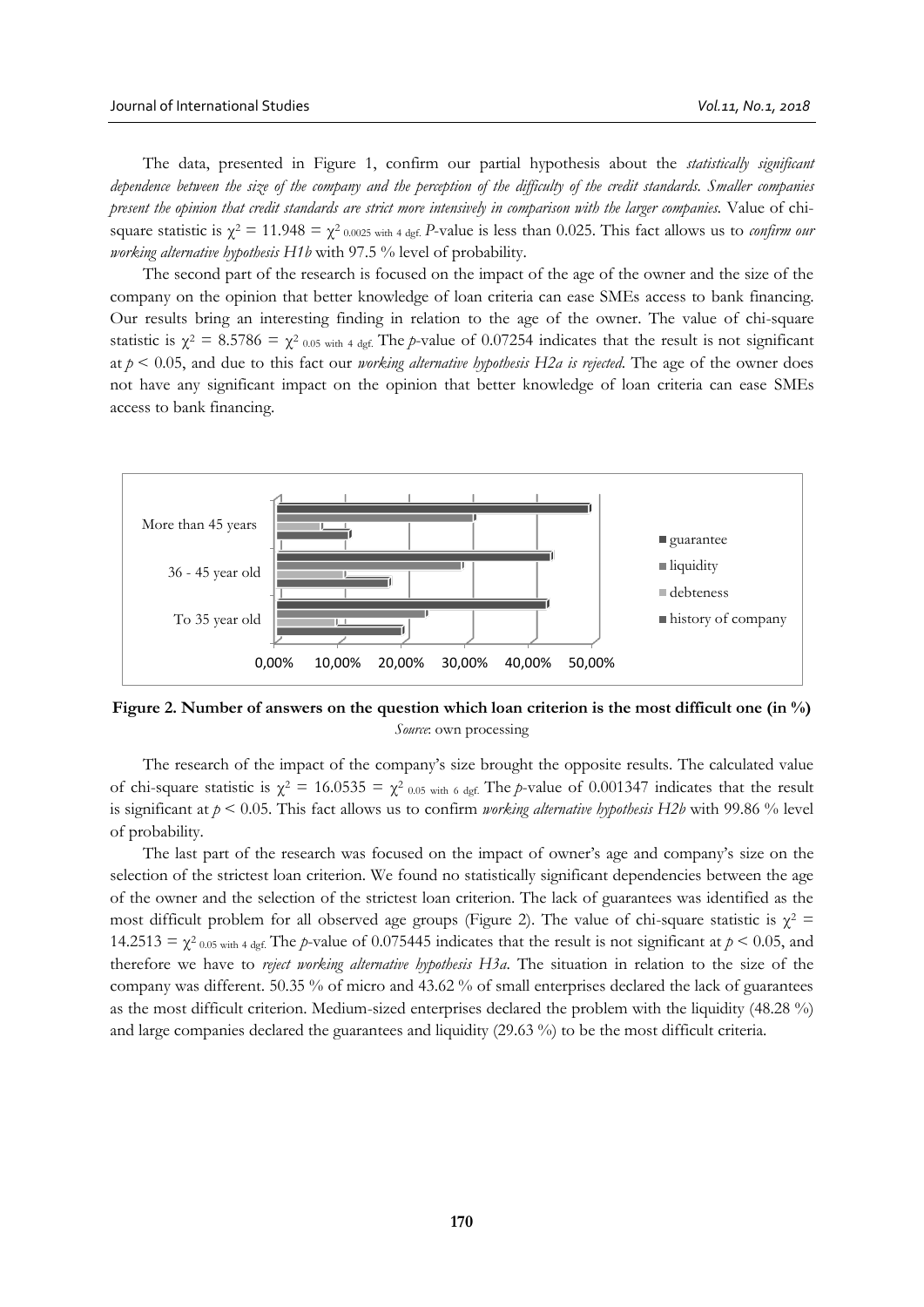| явю |  |  |
|-----|--|--|
|     |  |  |

| The most         | History           | <b>Indebtedness</b> | Liquidity         | Guarantee           | Row    |
|------------------|-------------------|---------------------|-------------------|---------------------|--------|
| difficult        |                   |                     |                   |                     | Totals |
| criterion        |                   |                     |                   |                     |        |
| Micro            | 41(45.57)[0.46]   | 20 (24.74) [0.91]   | 71 (78.11) [0.65] | 144 (127.58)[2.11]  | 276    |
| Small            | 14 (15.19) [0.09] | 10(8.25)[0.37]      | 27 (26.04) [0.04] | 41 (42.53) $[0.05]$ | 92     |
| Medium           | 9(4.79)[3.71]     | 3(2.60)[0.06]       | 14 (8.21) [4.09]  | 3(13.41) [8.08]     | 29     |
| Large            | 6 $(4.46)$ [0.53] | 5(2.42)[2.75]       | 8(7.64)[0.02]     | 8(12.48)[1.61]      | 27     |
| Column<br>Totals | 70                | 38                  | 120               | 196                 | 4245   |

Pearson´s chi-square calculation according to the firm size

### *Source*: own processing

The value of calculated chi-square statistic is  $\chi^2 = 25.5244 = \chi^2$  0.5 with 6 dgf. *P*-value of 0.002443 indicates that the result is significant at *p* < 0.05 and allows to *confirm working alternative hypothesis H3b*.

The results of our research are conformal with the results of Irwin and Scott (2010), Sobekova Majkova (2011), Belás et al. (2015a), Cheng and Tang (2012), Shi (2012), Majkova (2008), Jinjarak and Wignaraja (2016), Rostamkalaei and Freel (2015), Oliveira and Fortunato (2006), Bottazzi, et. al. (2014), Bougheras et al. (2006) and Freel (2006). All presented authors state that firm's size is a significant factor in relation to an access to finance, to external bank financing and the credit risk.

In case of the impact of owner's age we can confirm, that it has statistically significant impact only on the opinion that the credit criteria are too difficult to fulfil. This result is conformal with the findings by Vos et al. (2007), Bottazzi et al. (2014), Lazányi (2014), Neuberger and Räthke-Döppner (2014), Oliveira and Fortunato (2006), Dong and Men (2014), Hernández-Cánovas and Martínez-Solano (2010), Bougheas et al. (2006), Pickernell et al. (2011) and Riding et al. (2012). These authors confirm that the age of the owner is a relevant factor influencing the money borrowing. In the second and third cases we had rejected alternative working hypotheses about the impact of age on credit criterions and confirm the results of Slavec (2014) that the age of the owner is not a relevant factor in bank financing.

Using the data from the researches carried out in 2008 and 2016 we bring the statistical evidence that the most vulnerable segment of SMEs - small enterprises with the short history – perceives that the credit standards in case of the bank loans in Slovakia are too strict. Analysis of the National Bank of Slovakia (2015) demonstrates the importance of credit standards, describes their influence on the economy and bank lending. According to their research the demand for loans rapidly decreased in the period between 2007 and 2009, when the banks significantly tightened the credit standards. A sign of revival of crediting of the SMEs segment appeared in 2014, that is especially evident in comparison with the negative tendencies in 2013 (Figure 3). The data presented in Figure 3 demonstrate a quite obvious correlation between the development of GDP and the provision of the bank loans.

 $\ddot{\phantom{a}}$ 

<sup>5</sup> Smaller number of respondents replied to this question (424 from total 438).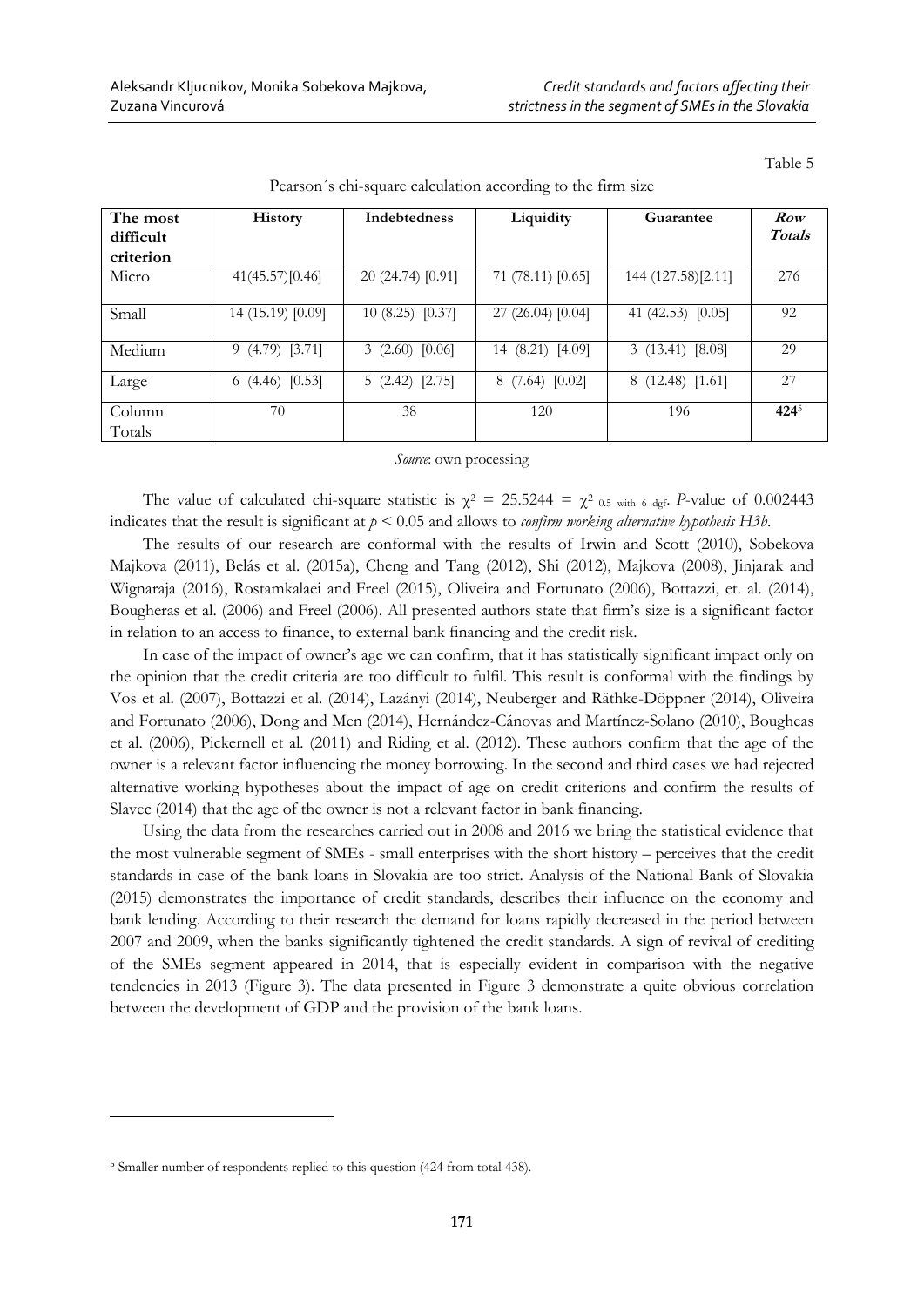

**Figure 3. Correlation between the provision of bank loans to non-financial companies and the credit standards** 

*Source*: NBS, Analytical review, 2015

The credit standards where significantly tightened during the financial crises. Through the analysis of the state of the credit standards before and after the financial crisis we demonstrate the development in this area and its impact on Slovak SMEs. Our results are conformal with the analysis of the National Bank of Slovakia (2014) that declared the tightening of the credit standards - positive development on the left axis (negative development means the simplification of credit standards). As it is obvious from Figure 3 the tightening of the credit standards in 2008 was more intensive than in 2009, 2012 and 2011 (lower level of indicator means the tightening of credit conditions). This finding confirms the statement, that a tightening of the credit standards was accompanied by the drop in the amount of provided bank loans on Slovak financial market.

The National Bank of Slovakia (NBS, 2015) confirmed that the tightening of the credit standards has a negative impact on the economy and GDP, while the impact of this factor appears with a short delay (Figure 4). The NBS presents the finding that the impact on GDP was in the interval between 0.43 and 0.66 percentage points except for the case of the year 2009 when it reached a peak value of 1.5 (left axis of Figure 4). The lines on the chart in Figure 4 present the growth of GDP with and without the restrictions. According to the presented data the decline of GDP in 2009 would have been lower in case that the restriction would not be so strong.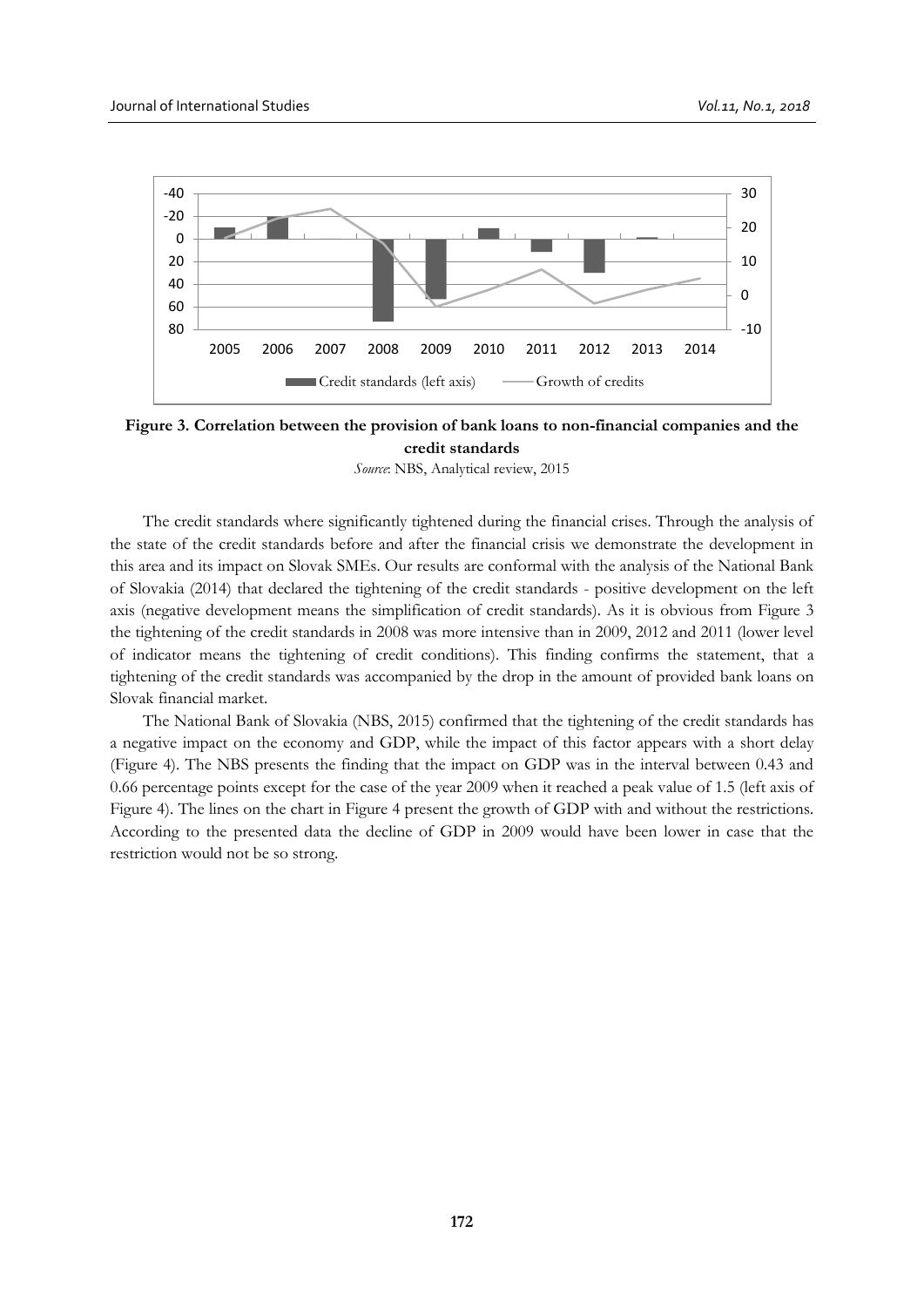

**Figure 4. Estimation of the impact of tightening of the credit standards on GDP (%, percentage points)**

*Source*: NBS, Analytical review, 2015

# **5. CONCLUSION**

Credit standards have a strong impact on GDP and the average size of provided loan in the economy. The aim of this paper was to investigate whether such factors as the age of an entrepreneur and the size of a company are relevant, and have a significant impact on the perception of credit standards. The research was focused on the level of impact of the selected factors and the comparison of the perception of strictness of credit conditions before and after the crisis at the base of the data of two surveys carried out among 756 Slovak companies in 2008 and 2016.

The analysis of the dependencies by the method of Pearson´s chi-square statistics allow us to state that the size of a company is a more significant factor in relation to the credit financing of SMEs (the impact of the size of a company was confirmed in case of the hypotheses H1b, H2b, H3b), than the age of the owner (the impact of the age of the owner was confirmed only in case of the hypothesis H1a, in the other cases the impact was not identified).

We bring the statistical evidence that the age of the owner and the size of a company have a significant impact on the opinion that the credit criteria are too difficult to fulfil. We observed that older entrepreneurs agree with this opinion to a higher extent than their younger colleagues. Representatives of the smaller companies express the opinion that the credit standards are too difficult to a higher extent in comparison with the larger companies.

While our findings confirm the existence of the statistically significant impact of the size of a company on the opinion that a better knowledge of loan criteria can ease SME's access to bank financing, we were unable to find the evidence of the impact of the age of the owner on this opinion. We were also unable to find a statistically significant dependence between the age of the owner and the selection of the strictest loan criterion. The lack of guarantees was identified as the most difficult problem in case of all observed age groups. But only the size of a company was identified as a factor with a significant impact. While micro and small enterprises declared the lack of guarantees to be the strictest criterion, mediumsized enterprises pointed out the problem with the liquidity, and large companies declared guarantees and liquidity (29.63 %) as the most difficult criteria.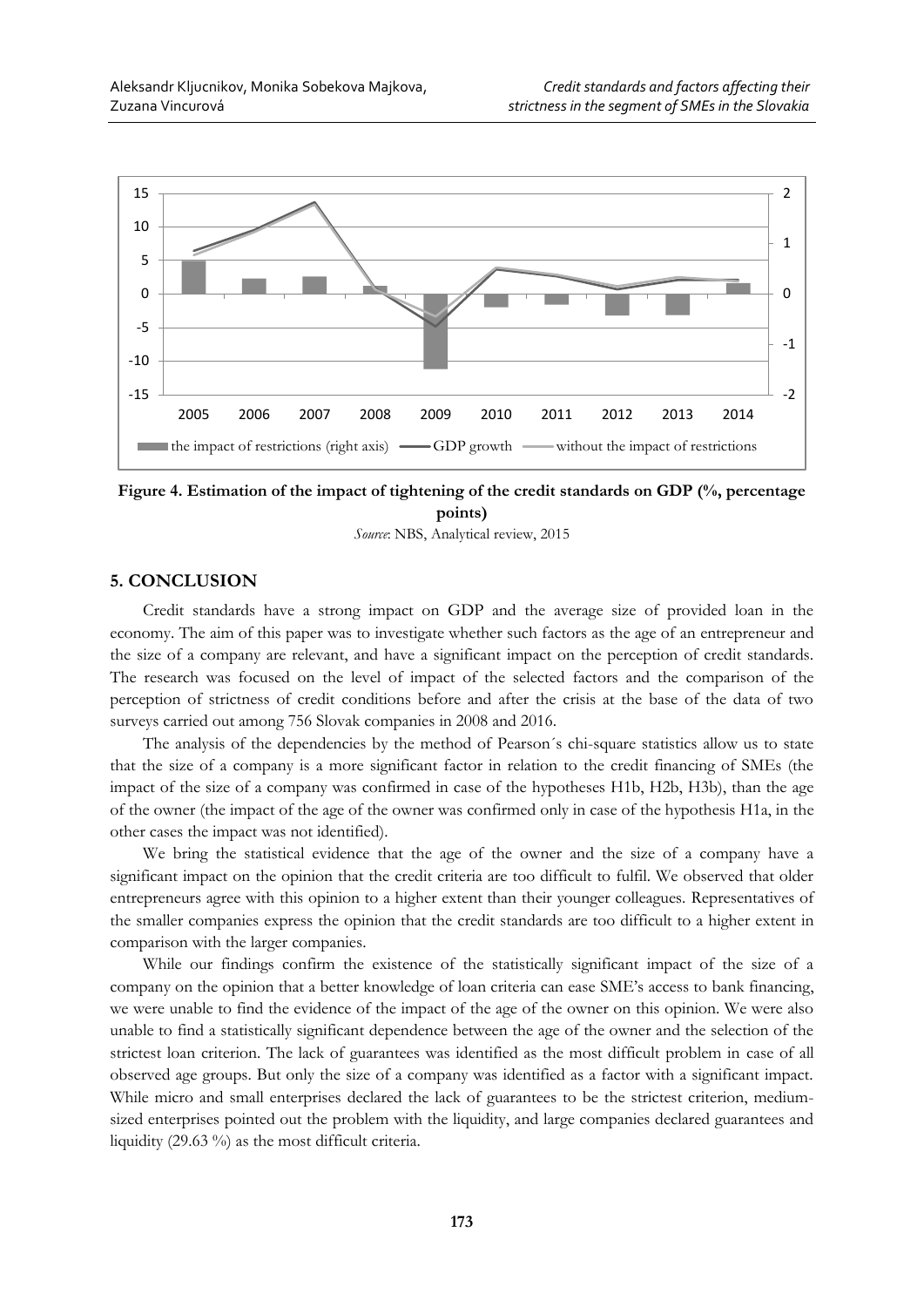Our research does have certain limitations, mostly related to the number of the respondents and its geographical focus. Nevertheless, we believe that our methodological approach is valuable and inspiring. In the nearest future we are planning to widen the monitored region and conduct a more extensive survey of the quality of the business environment in the V4 countries.

# **ACKNOWLEDGEMENT**

This research paper is a part of the project "Financial risks of Small and Medium Enterprises in Slovakia" in the frame of the granting program of the Grant Agency of Academic Alliance under the Grant agreement number 1/2016.

## **REFERENCES**

- Adamowicz, M., & Machla, A. (2016). Small and Medium Enterprises and the Support Policy of Local Government. *Oeconomia Copernicana*, *7*(3), 405-437. d[oi: https://doi.org/10.12775/OeC.2016.024](https://doi.org/10.12775/OeC.2016.024)
- Abor, J.Y., Agbloyor, E.K., & Kuipo, R. (2014). Bank finance and export activities of Small and Medium Enterprises. *Review of Development Finance*, *4*(2), 97-103.
- Badulescu, D. (2012). SMEs financing: The Extend of Need and the Responses of Different Credit Structures. *Theoretical and Applied Economics*, *17*(7), 25-36.
- Beck, T., & Demigruc-Kunt, A. (2006). Small and medium-size enterprises: Access to finance as a growth constraint. *Journal of Banking & Finance*, *30*(11), 2931-2943.
- Beck, T., Demigruc-Kunt, A, & Maksimovic, V. (2008). Financing patterns around the world: Are small firms different? *Journal of Financial Economics*, *89*(3), 467-487.
- Behr, P., & Guttler, A. (2007). Credit Risk Assessment and Relationship Lendng: An Empirical Analysis of German Small and Medium-Sized Enterprises. *Journal of Small Business Management, 45*(2), 194-213.
- Belanová, K. (2012) Investície, riziko a nezameniteľnosť investícií: príklad automobilového priemyslu v Slovenskej republike. *Journal of Economics*, *60*(2), 187-209.
- Belás, J., & Sopková, G. (2016). A Model of Entrepreneurial Orientation. *Transformation in Business & Economics,* 15(2B (38B), 630-645.
- Belás, J., Bilan, Y., Ključnikov, A., Vincúrová, Z., & Machaček, J. (2015a). Actual Problems of Business Risk In Sme Segment. Case Study from Slovakia. *International Journal of Entrepreneurial Knowledge*, 3(1). doi: 10.1515/ijek-2015-0010.
- Belás, J., Ključnikov, A., Vojtovič, S., & Sobeková-Májková, M. (2015b). Approach of the SME entrepreneurs to financial risk management in relation to gender and level of education. *Economics and Sociology*, *8*(4), 32-42.
- Belás J., Macháček J., Bartoš P., Hlawiczka R., & Hudáková M. (2014). Business Risks and the Level of Entrepreneurial Optimism among SME in the Czech and Slovak Republic. *Journal of Competitiveness*, *6*(2), 30- 41.
- Belás, J., Vojtovič, S., & Ključnikov, A. (2016). Microenterprises and Significant Risk Factors in Loan Process, *Economics and Sociology*, *9*(1), 43-59. doi: 10.14254/2071-789X.2016/9-1/3
- Bena, J., & Ondko, P. (2012). Financial development and the allocation of external finance*. Journal of Empirical Finance*, *19*(1), 1-25.
- Bottazzi, G., Secchi, A., & Tamagni, F. (2014). Financial constraints and firm dynamics. *Small Business Economics, 42*(1), 99-116.
- Bougheas, S., Mizen, P., & Yalcin, C. (2006). Access to external finance: Theory and evidence on the impact of monetary policy and firm-specific characteristics. *Journal of Banking and Finance*, *30*(1), 199-227.
- Delibasic, M. (2016). Hypothetical Matrix for Institutional Modeling of the Basis for Economic Development in the Countries of Southeast Europe. *Montenegrin Journal of Economics, 12*(2), 147-159. doi:10.14254/1800- 5845.2016/12-1/9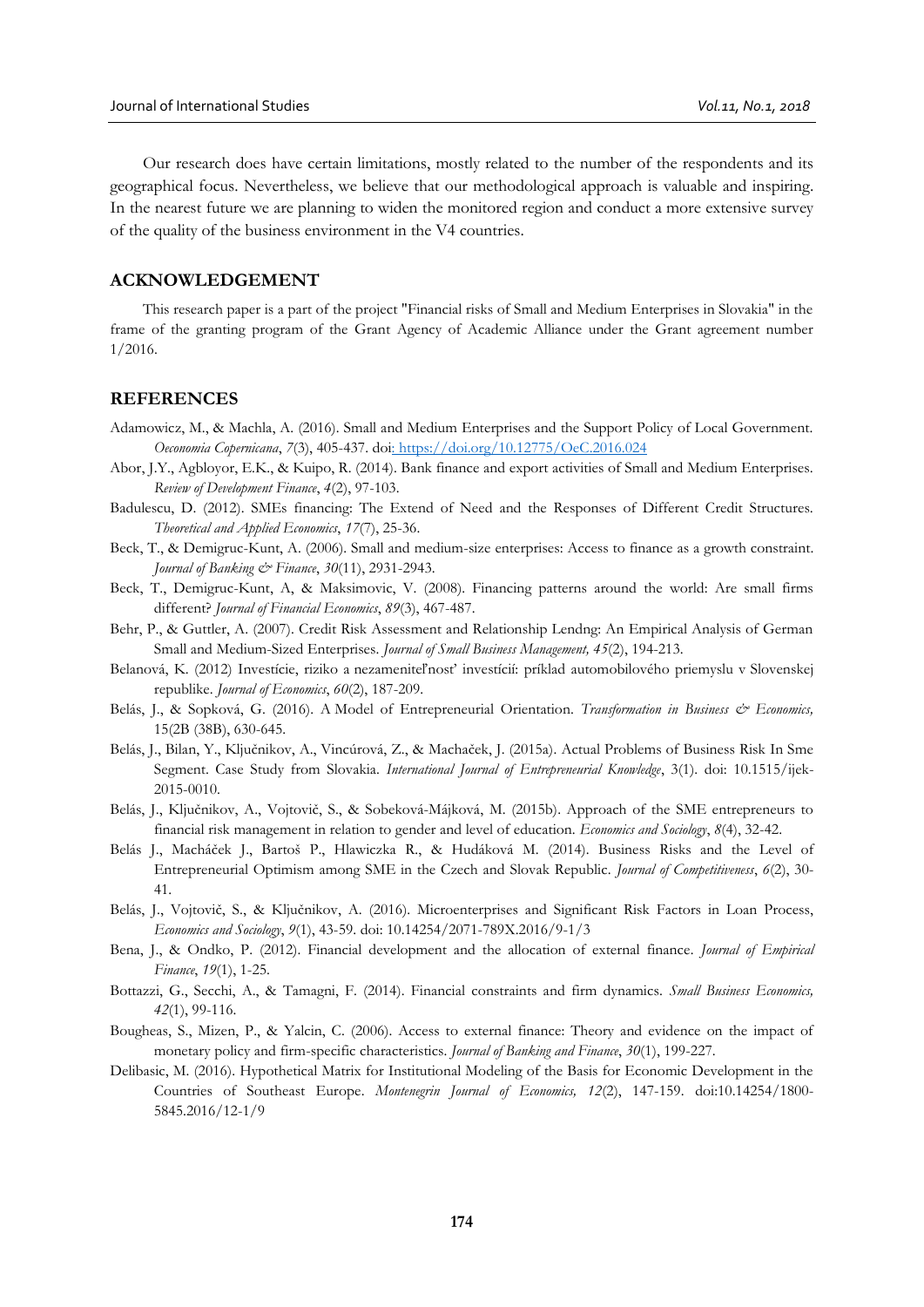- Dobeš, K., Kot, S., Kramoliš, J., & Sopková, G. (2017). The Perception of Governmental Support in The Context of Competitiveness of SMEs in the Czech Republic. *Journal of Competitiveness, 9*(3), 34-50. doi: 10.7441/joc.2017.03.03
- Dong, Y., & Men, Ch. (2014). SME financing in emerging markets. *Emerging Markets Finance & Trade, 50*(1), 120-149.
- Draskovic, V., Popov, E., & Peleckis, K.K. (2017). Modelling of Institutional Changes in Transition Countries the Gap Between the Theory and Practice. *Montenegrin Journal of Economics*, *13*(1), 125-140, doi:10.14254/1800- 5845/2017.13-1.9
- Dubravska, M. et al. (2015). Internationalization of Entrepreneurship-Motivating Factors: Case Study of the Slovak Republic. *Acta Polytechnica Hungarica*, *12*(5), 121-133.
- Freel, M. (2006). Are Small Innovators Credit Rationed? *Small Business Economics, 28*(1), 23-35.
- Gambini, A., & Zazzaro, A. (2013) Long-lasting bank relationships and growth of firms. *SmallBusEcon*, *40*, 977-1007.
- Henderson, J., & Weiler, S. (2010). Entrepreneurs and job growth: probing the boundaries of time and space. *Economic Development Quarterly*, *24*(1), 23-32.
- Hernández-Cánovas, G., & Martínez-Solano, P. (2010). Relationship lending and SME financing in the continental European bank-based system. *Small Business Economics*, *34*(4), 465-482.
- Cheng, M.E., & Tang, Y. (2012). Research on the Small and Medium-sized Enterprises Financing Problems. *Proceedings of the sixth international symposium – The development of small and medium-sized enterprises*, *Dec 15 – 19*, 93- 97.
- Irwin, D. & Scott, J.M. (2010). Barriers faced by SMEs in raising bank finance. *International Journal of Entrepreneurial Behavior and Research*, *16*(9), 245-259.
- Ivanová, E. (2017). Barriers to the development of SMEs in the Slovak Republic. *Oeconomia Copernicana*, *8*(2), 255- 272. doi:<http://dx.doi.org/10.24136/oc.v8i2.16>
- Jakubec, V., Sobeková Majková, M., & Solík, J. (2012). *Potreby mladých podnikateľov a prekážky v ich podnikaní*. ZMPS: Bratislava. ISBN 978-80-970916-4-4.
- Jinjarak, Y., & Wignaraja, W. 2016. An Empirical Assessment of the Export Financial Constraint Relationship: How Different are Small and Medium Enterprises? *World Development*, *79*(1), 152-163.
- Karpak, B., & Topcu, I. (2010). Small medium manufacturing enterprises in Turkey: an analytic network process framework for prioritizing factors affecting success. *International Journal of Production Economics,* 125, 60-70.
- Klierova, M., & Kutik, J. (2017). One stop government strategy of public services for citizens and businesses in Slovakia. *Administratie si Management Public*, (28), 66-80.
- Ključnikov, A., & Belás, J. (2016). Approaches of Czech Entrepreneurs to Debt Financing and Management of Credit Risk. *Equilibrium. Quarterly Journal of Economics and Economic Policy*, *11*(2), 343-365.
- Koisova, E., Habanik, J., Virglerova, Z. & Zoltan Rozsa, Z. (2017), SMEs Financing as an Important Factor of Business Environment in Slovak Republic Regions. *Montenegrin Journal of Economics*, 13(2), , 129-140, doi: 10.14254/1800-5845/2017.13-2.8
- Korcsmaros, E., Mura, L., & Hevesi, A. (2016). Selected aspects of business networks. *Actual Problems of Economics*, *186*(12), 147-156.
- Kot, S. (2017). Funkcjonowanie małych i Średnich przedsiębiorstw w kontekście zarządzania łańcuchem dostaw. *Przegląd Organizacji*, *11*, 3-11.
- Kozubíková, L., Belás, J., Ključnikov, A., & Virglerová, Z. (2015). Differences in Approach to Selected Constructs of Entrepreneurial Orientation in SME Segment Regarding the Selected Socio-Demographic Factors. *Transformations in Business & Economics*, *14*(3C (36C), 42-59.
- Kozubíková, L., Homolka, L., & Kristalas, D. (2017). The Effect of Business Environment and Entrepreneurs' Gender on Perception of Financial Risk in The Smes Sector. *Journal of Competitiveness, 9*(1), 36-50. doi:10.7441/joc.2017.01.03
- Lazányi, K. (2014). Entrepreneurs of the future. *Serbial Journal of Management*, *9*(2), 149-158. doi:10.5937/sjm9-6257
- Majková, M. (2008). *Možnosti financovania malých a stredných podnikov v SR* (Analýza štandardného a alternatívneho financovania malých a stredných podnikov v podmienkach SR). Tribune: Brno. ISBN 978-80-7399-590-4.
- Mercieca, S., Schaeck, K., & Wolfe, S. (2009). Bank Market Structure Competition and SME Financing Relationship in European Regions. *Journal of Financial Services Research*, *36*(2-3), 137-155.